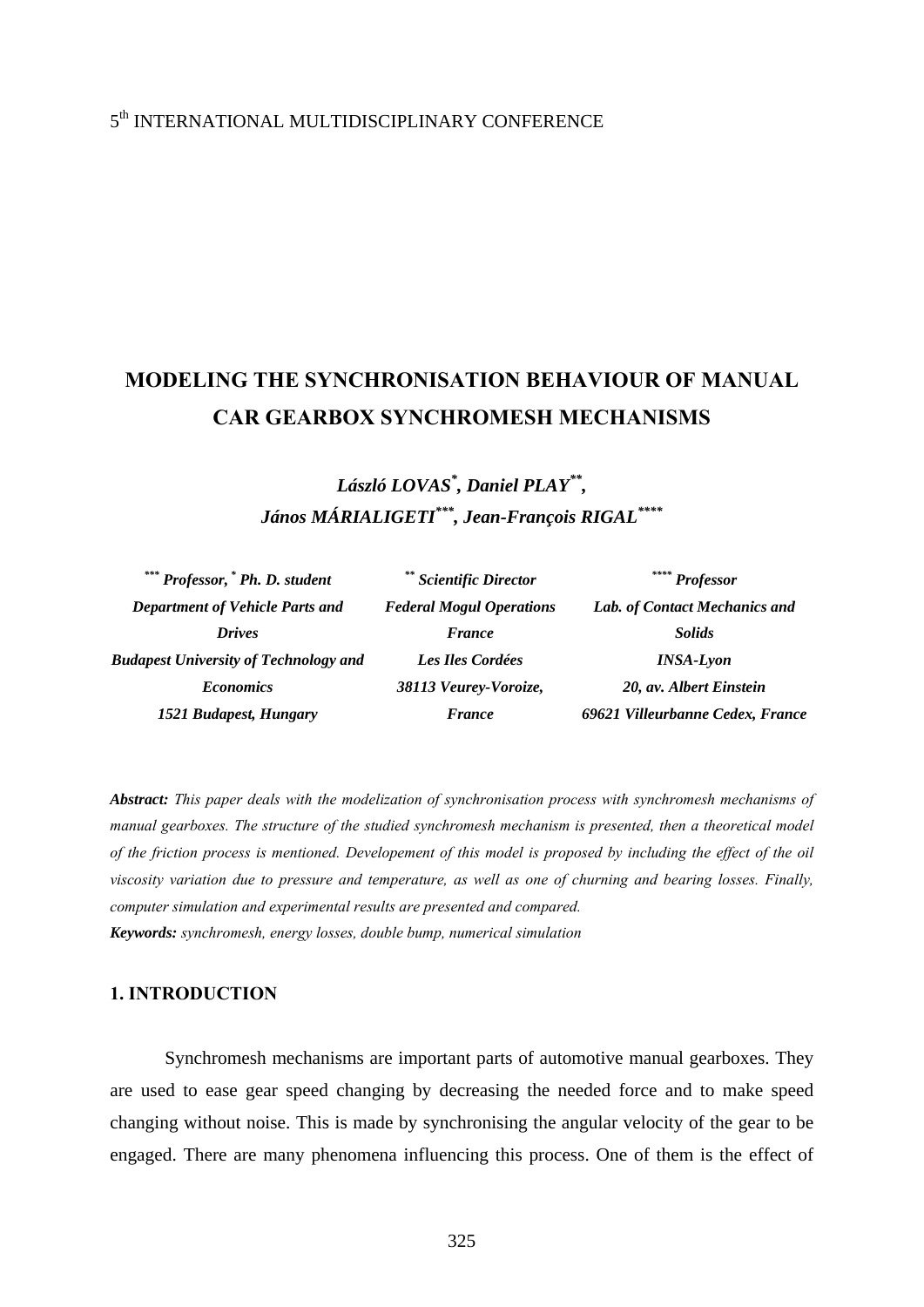losses in the gearbox whose simplified model will be presented. Another important phenomenon is the double bump whose origines are described as well. Finally, simulation results and experimental data will be presented, and discussion will give some concluding remarks.

# **2. THE STUDIED SYNCHROMESH MECHANISM AND THE SYNCHRONISATION MODEL**

One of the types manufactured today is the Borg-Warner synchromesh mechanism (Fig. 1). The gear turns free on the gearbox axle. The transmission of the power from the gear to the axle is assumed through the sleeve and the synchro hub, when the gear is engaged.



Fig. 1. The studied Borg-Warner synchromesh mechanism

 During the gear changing, synchronisation is realized by friction torque. As relative speed and lubrification of the surfaces vary strongly, a model including these effects has to be considered. Such models were described by Progri et al. [5] and Ghaem [3]. They suppose that three successive friction phases can be defined.

 Another important phenomenon during gear changing is the "second bump" or "double bump". In fact, it is a force peak in the axial force versus time diagram, in a well defined zone of the axial displacement. It has important effect on the human shift feeling.

 The friction model presented in [5] contains some simplifications which have to be improved. For example, Ghaem [3] considers constant temperature. Of course, temperature varies as energy is dissipated. Spreckels [6] shows the magnitude of temperature variations: on the conical surfaces temperature rise may reach 120°C, while body temperature may increase with 10-20 °C. On the other hand, the climatic conditions may impose a lower body temperature limit of –25°C, while hard working conditions give an upper limit of 120°C. As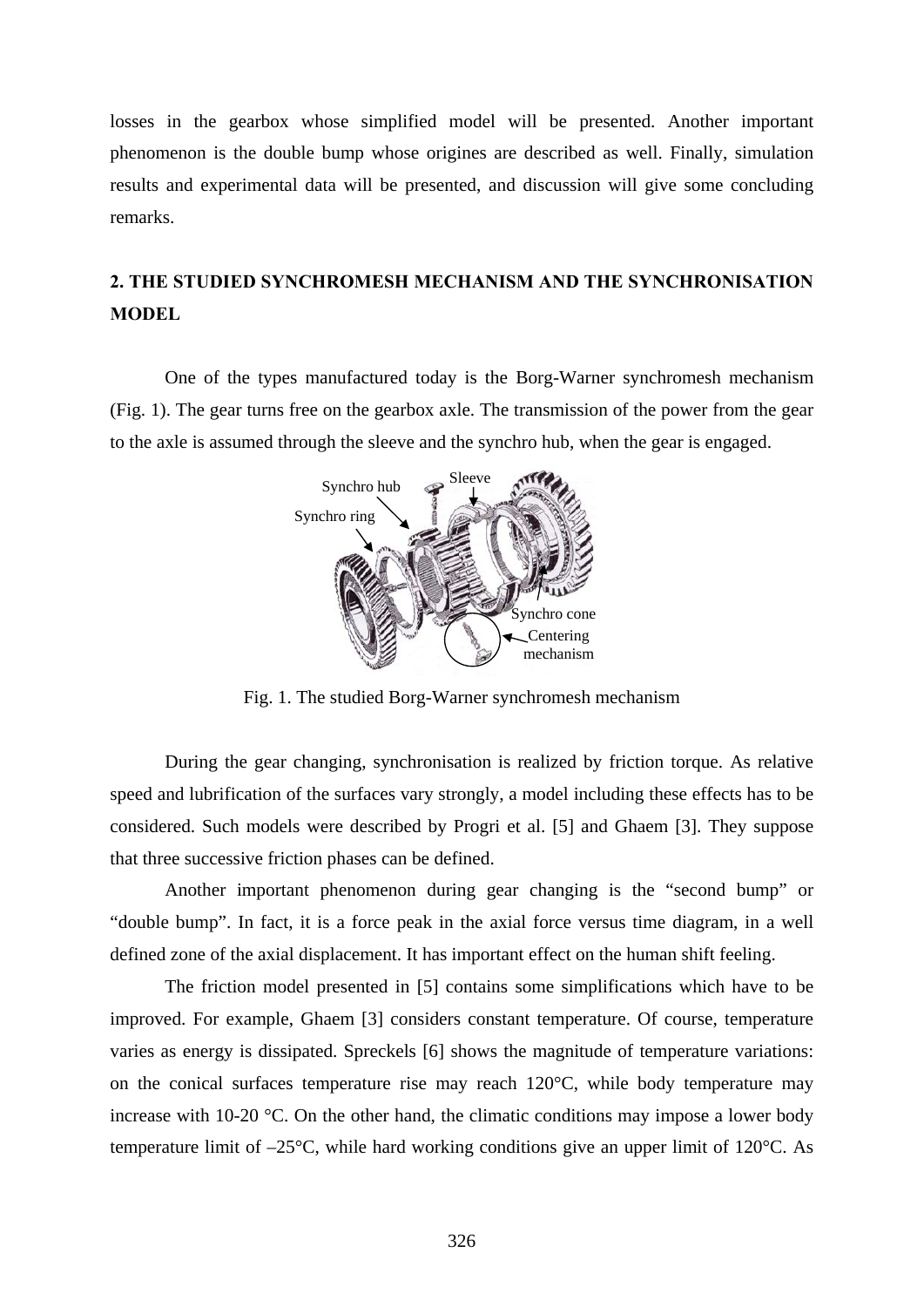oil viscosity varies exponentially with temperature, it is important to consider temperature effect.

## **3. MODEL OF MECHANICAL ENERGY LOSSES**

 Another important factor to be considered is the effect of internal losses. These energy losses come mainly from axial and radial bearing behaviour, from the input axle joint, and from oil churning losses. In a gearbox, there are as many gear pairs as speeds. One pinion of each gear pair turns always with a different angular velocity that the one of the axle. From here, bearing losses can be calculated. Then, one pinion of the gear pairs is still partially submerged in oil, and churning losses can be calculated from here.

The equation of the input axle joint loss is taken from Roulet [7]:

$$
M_{\rm spi} = 0.06 + 0.06 \left( 1 - e^{-\frac{1000}{n}} \right) \tag{1}
$$

where *n* – angular velocity given in *1/min*. The equation of the radial and axial bearing loss comes from Roulet [7]. The radial bearing loss is given by:

$$
M_{pal} = \frac{2\pi \cdot \mu \cdot r^3 l \omega}{R - r} \tag{2}
$$

where  $l$  – bearing length,  $R$  – external radius,  $r$  – internal radius,  $\omega$  – relative angular velocity. The axial bearing loss is given by:

$$
M_{\text{butax}} = \frac{\pi \cdot \mu \cdot (R^4 - r^4)\omega}{h} \tag{3}
$$

where  $h$  – thickness of the oil film between mating surfaces,  $R$  – external radius,  $r$  – internal radius, *ω* – relative angular velocity. The equations of the oil churning losses are taken from Bonness [1] and Roulet [7]. They are given depending on the wet part *k* of the radius *r*:

$$
M = \frac{\rho \cdot v^2}{2} r \cdot A \cdot C_M \tag{4}
$$

where  $A$  – wet surface,  $C_M$  – torque coefficient. Three cases can be discerned:  $\frac{k}{r} < 0.9$ ,  $0,9<\frac{k}{r}<1,3$  and  $1,3<\frac{k}{r}<1,9$ . For the first and the last case, different equations are given to calculate the torque coefficient *CM* depending on the Reynold's number *Re*. For more details, see in [1] and [7]. In the second case the following linear approximation is considered between the limit values: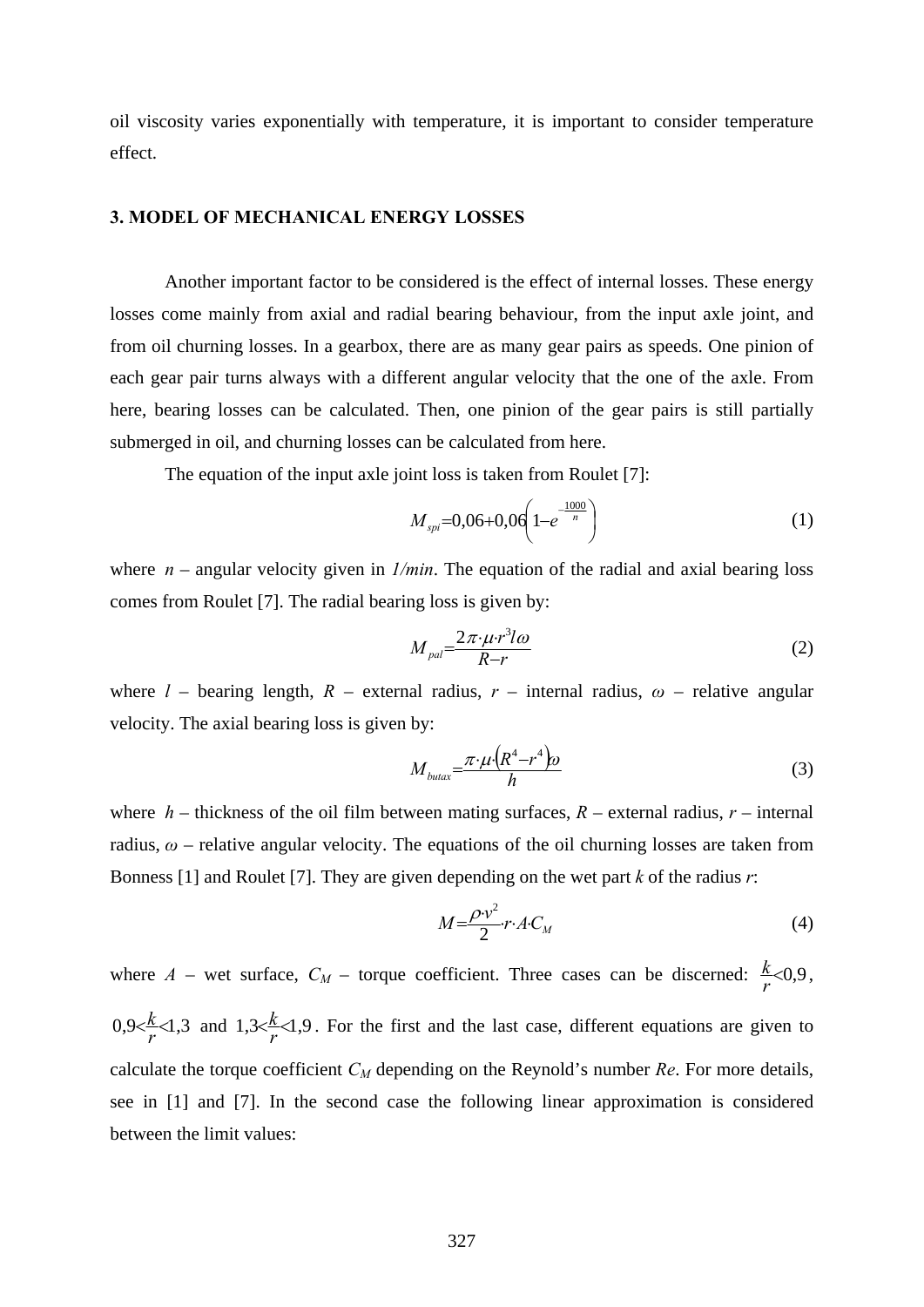$$
C_M = C_M(0,9) + (C_M(1,3) - C_M(0,9))\frac{k-0.9}{0.4}
$$
\n
$$
(5)
$$

 Loss torques always slow down the angular velocity of the gear to be engaged. Consequently, they are useful when engaging a higher gear, because they decrease the axial force. On the other hand, they increase the axial force when engaging lower gear.

#### **4. MEASUREMENTS AND SIMULATION**

 Measurements has been realised on a test rig of Federal Mogul Sintered Products. On this test rig only one synchromesh can be studied. The structure of the rig is described in [4]. Due to its structure, the test rig presents an important temperature dependent loss torque, whose magnitude is one order bigger then the one of the normal churning and other losses. Measured data can be seen in figure 2.

 To simulate the gear changing behaviour, a numerical simulation software has been made under Delphi environment, including all the mentioned models and improvements. It is able to simulate the gear changing either on the test rig or in a gearbox.



Fig. 2. Measured data

 Simulation of energy losses on the test rig has been performed. As only one synchromesh mechanism is studied, and only one gear is turning, the bearing and churning energy losses are low, *0,03 Nm*. The dominant energy loss is that of the rig: *3 Nm*. In the case of a gearbox, this is strongly different. Due to the large number of turning gears, the bearing and churning energy losses are important. In  $1<sup>st</sup>$  and  $2<sup>nd</sup>$  gear they have the same magnitude as that of the specific rig loss.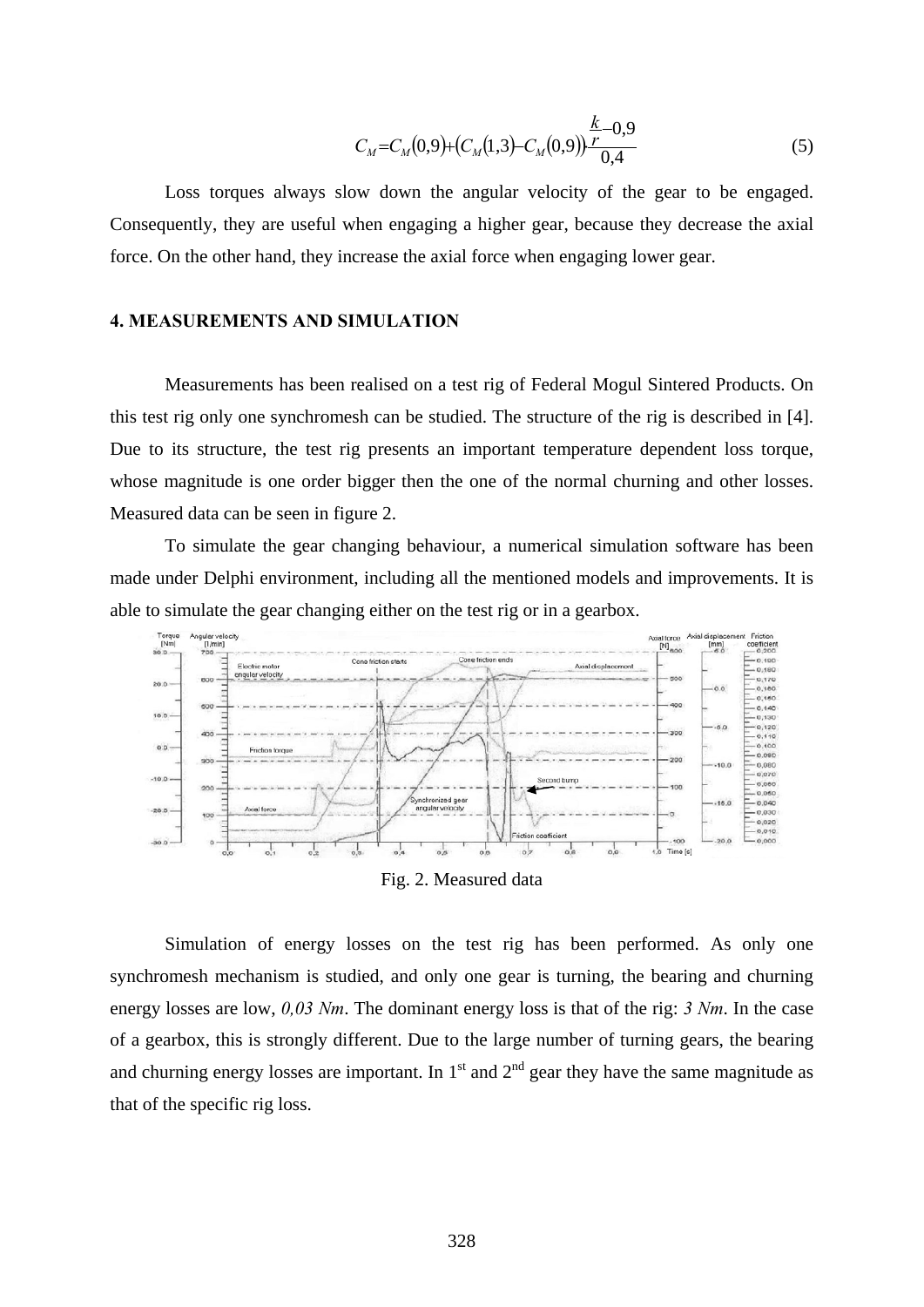#### **5. STUDY OF THE DOUBLE BUMP**

 The simulation software allows the study of the double bump as well. The double bump is a peak on the force-time curve, and it appears when the sleeve reaches the splines of the gear, after engaging the synchro ring. As the synchro ring and the gear turn together after the synchronisation, the origin of the bump can be the separation of the ring, which needs an increase of axial force. It should be noted, that the mean value of the bump depends on the type of synchro ring, and the bump is often high.

Figure 3 presents the relative frequency of double bump peak forces for a traditional synchro ring made of brass alloy, in case of gear change 1-2 and 2-1. The dispersion of the non-zero values is small around the mean values of *500-550 N* in both cases. Simulations have been made to understand these phenomena. Simulation parameter was the synchro conicity angle difference  $\Delta \alpha$ . Static friction coefficient is estimated to be  $f_s = 0.22$  both on conical surfaces and on spline side chamfer [2].

### **6. DISCUSSION OF RESULTS**

The obtained numerical results allow to understand the dispersion. In the case of a traditional copper alloy synchro ring, dispersion is connected to the conicity angle difference of the clutch, which is the sum of the conicity angle errors of the cone and the ring.



Fig. 3. Comparison of numerical results and measurement data

In figure 3, there are only a few peak values with the original, new angle difference (state new), because the surfaces start to wear in, and the angles change. Then there are many peaks with a weared angle difference, which corresponds to a state of normal wear. Finally,